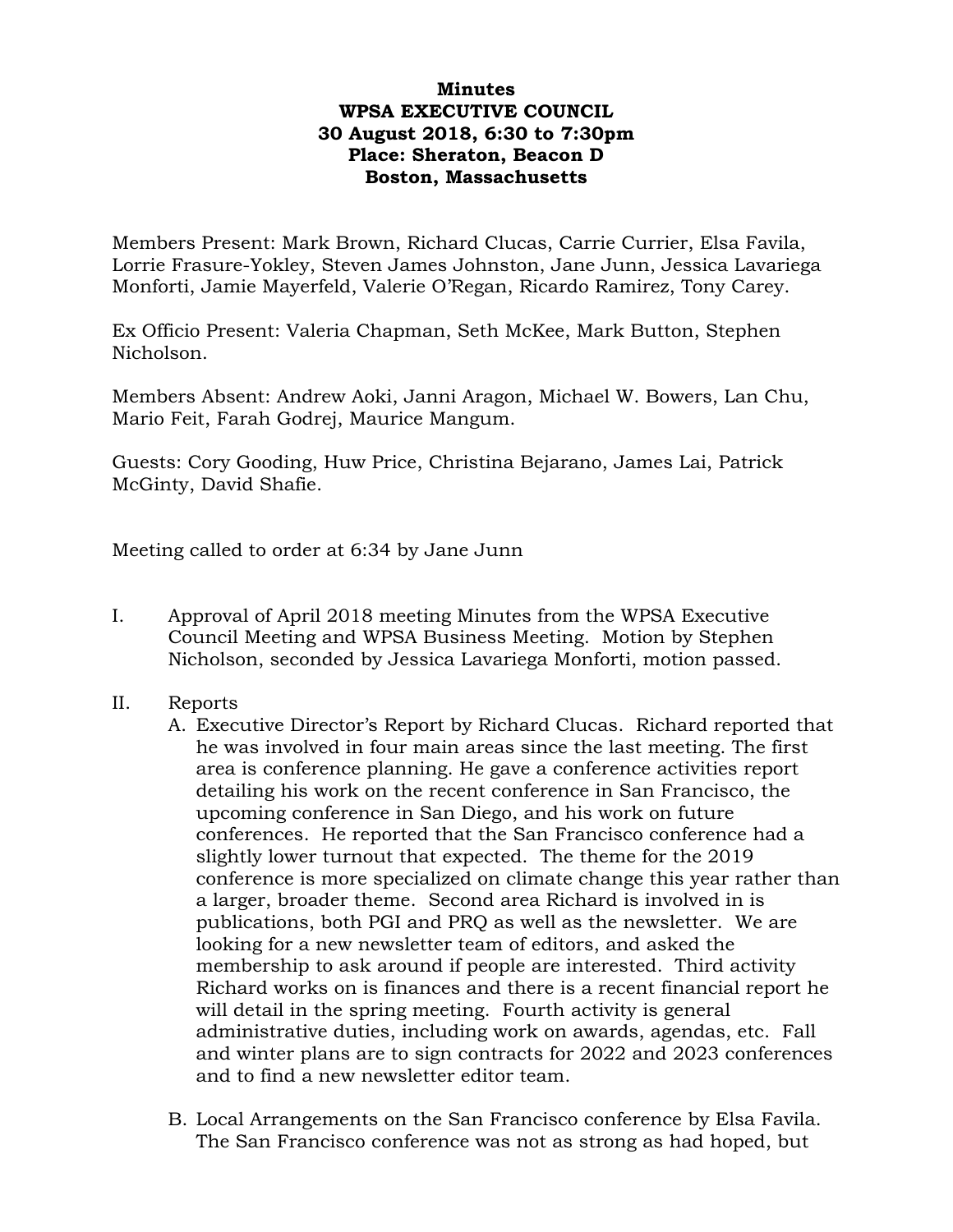did net almost \$80,000 in revenue and was approximately fifth overall in attendance.

- C. Local Arrangements for the San Diego conference by Cory Gooding. Excited to welcome WPSA to San Diego.
- D. Nominating Committee Report by James Lai. The committee has a slate that includes Vice President and program chair nominee Ricardo Ramirez, Region A is Melissa Michelson and Ainsley Lesure. Region B is Mark Ramirez and Region C is still a search in progress.
- E. PRQ Editors Report by Seth McKee. Discussed the new editorial team and their model. Five editors have diverse areas of expertise and a good feel for the future direction of the journal. Added a new section called "trends" to the journal, and will be putting all of the annual reports on the website to increase transparency. Questions raised about the presence of the editorial team at the WPSA and the role of political theory and environmental politics in the journal. The council hopes to hear more about outreach on these areas in the next meeting.

## III. Old Business

- A. Future Convention Sites discussion by Richard Clucas. We have received reasonable bids from two hotels for a non-holiday weekend (1) Caesars Palace in Las Vegas and (2) the Downtown Hilton in Portland, and both have also provided bids for 2023. Richard recommended we hold conference in Las Vegas in 2022 and Portland is 2023. Steven Johnson raised objections to Vegas, others noted cheap flights to Vegas could be attractive. Jane Junn said that it was important to approve a site for 2022 that would not be divisive since that will be the Association's 75th anniversary. She recommended we approve Portland for 2022. Richard told the council that Salt Lake City could not accommodate us. Motion to approve 2022 in Portland by Steven Johnson, seconded by Jessica Lavariega Monforti. 7 in favor, 1 opposed, 2 abstentions. Motion to go to Vegas in 2022 by Stephen Nicholson, seconded by Ricardo Ramirez. 2 in favor, 6 opposed, 2 abstentions. Motion passed for 2022 in Portland. 2023 location was not decided.
- B. PGI Publishing Contract discussion led by Valeria Chapman and Richard Clucas. Jane Junn is continuing to negotiate with Taylor & Francis on the renewal of our contract, since a decision has to be made before the end of the calendar year. The big issue is that we need more financial support from the publisher for the myriad of activities in which the editors are involved. The contract is important because it is not just a question of this current editorial team but it is for the benefit of future editorial teams. Richard emphasized to the council the importance for all the council members to get their home